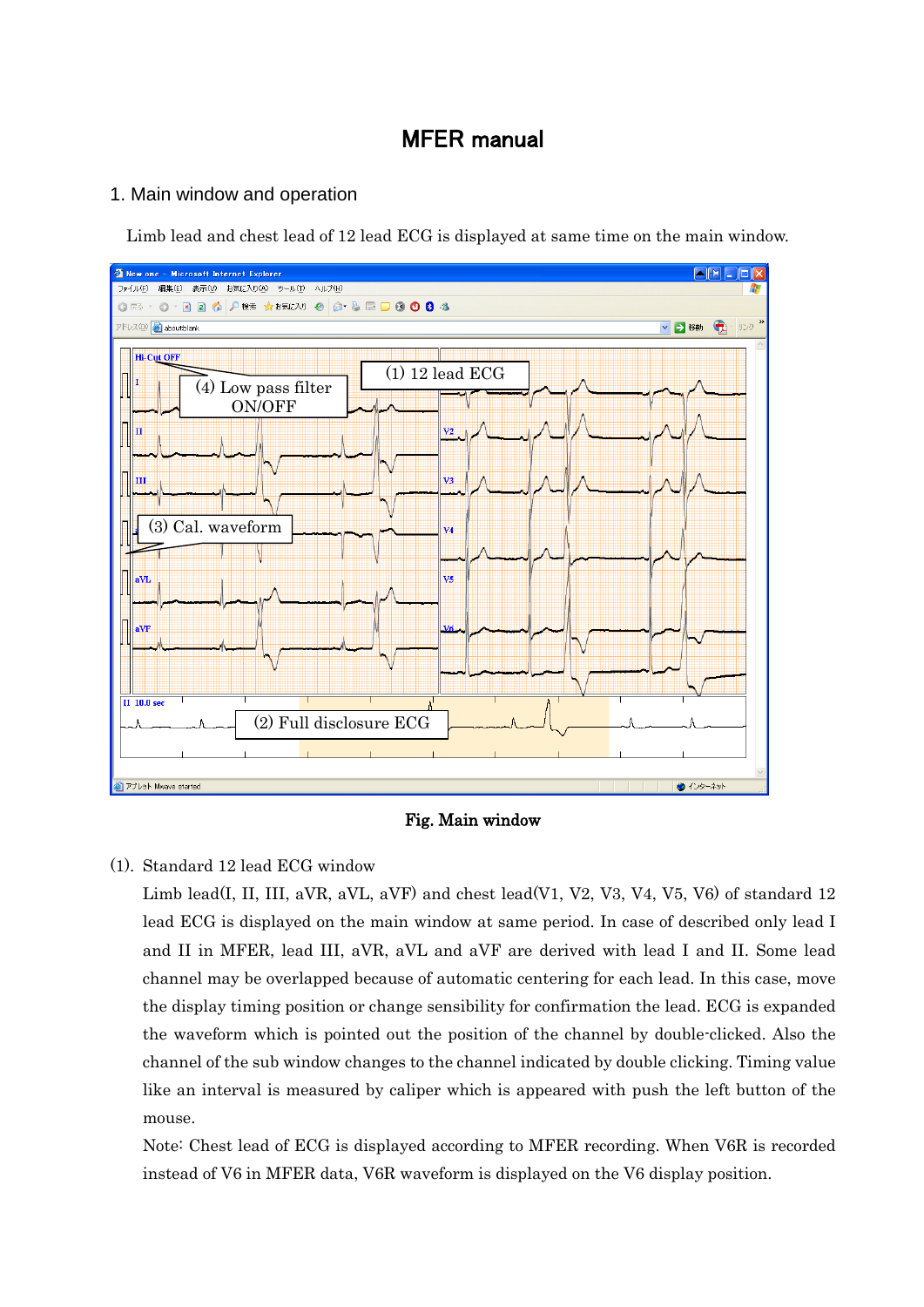(2). Full disclosure sub window

Full disclosure of selected ECG, which first channel ECG is displayed initially, is displayed on the sub window. The part of ECG is indicated with orange background color of sub window. When the ECG is pointed out on the sub window, the ECG at the time is displayed on the main ECG window(1). The ECG display is moved to the point which is dragged the cursor on the sub window. But the same function is executed by scrollbar when sub window is set to OFF.

(3). Cal. waveform display

The calibration waveform is display on the left side of the main window. When you click the cal. window, the sensibility of the ECG is changed to  $x1/2$ ,  $x1$  and  $x2$ , in sequence.

(4). Low pass filter

Low pass filter is change ON or OFF with clicking the "Hi Cut" area.

### 2. Expanded window

When a point of main ECG window is double-clicked, the channel of the pointed out ECG is expanded as four times on the main ECG window.



Fig. 2 Expanded ECG

The timing of the expanded ECG is represented with a cursor which is indicated orange color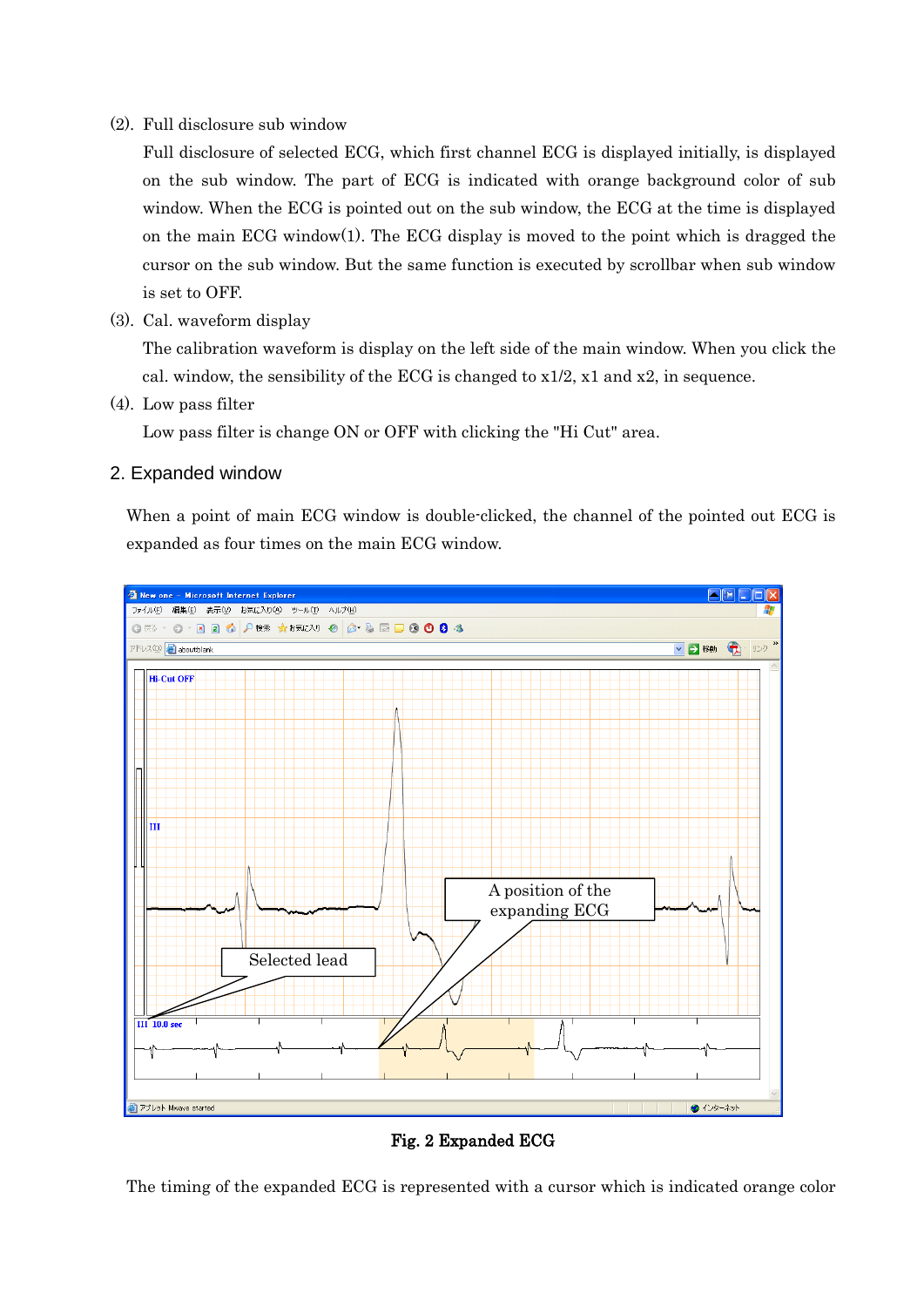on the sub window. The ECG can be moved by the cursor dragged on the sub window. Ordinary ECG window returns in double-click of the expanded window.

## 3. Measurement mode

There is two kind of measurement mode. One is caliper to measure duration of time, another one is a measure which measures time and voltage. The caliper is available on the main ECG window and the measure is used on the expanded ECG window.





### (1). Caliper

The caliper is used to measure RR or PP interval on main ECG window.

### [Operation]

- a). Move the mouse to appropriate position of the base point. Set to the mouse to QRS, for example.
- b). Push the button of mouse at the position pointed out.
- c). Move the mouse to a target point such as next QRS pushing button of the mouse, then release the mouse button. The caliper displays vertical scales which is each n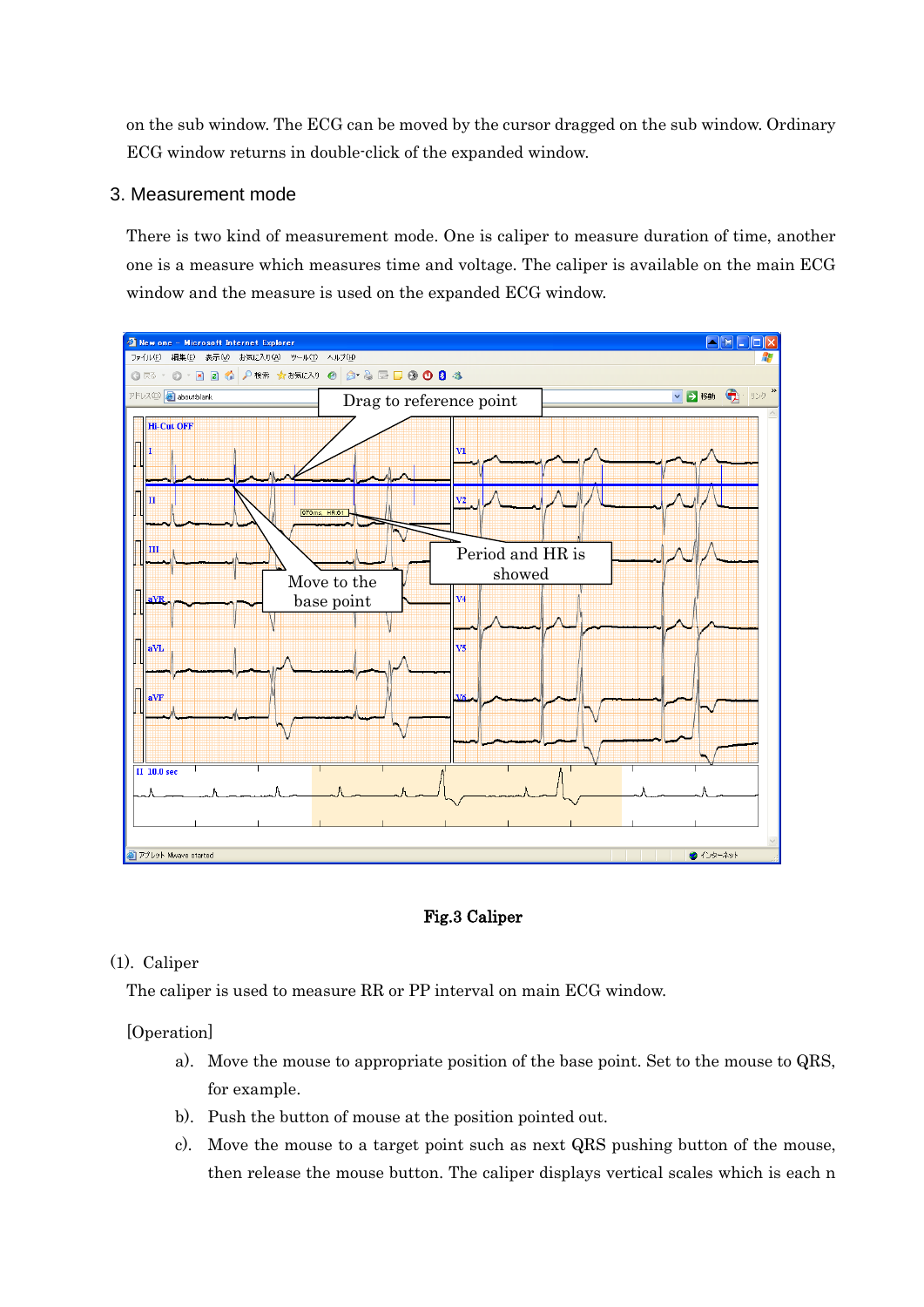times. This is useful to grasp relation of the ventricular and atrial contraction such as compensatory pause, for example.

- d). The interval dragged two points is showed with blue color horizontal line and n times vertical lines, and display time interval and heart rate equivalent to the interval.
- e). Mouse drags with the blue horizontal line and moves to appropriate position to able to grasp the relationship between RR and PP interval.
- f). Single click of the mouse button disappears the caliper.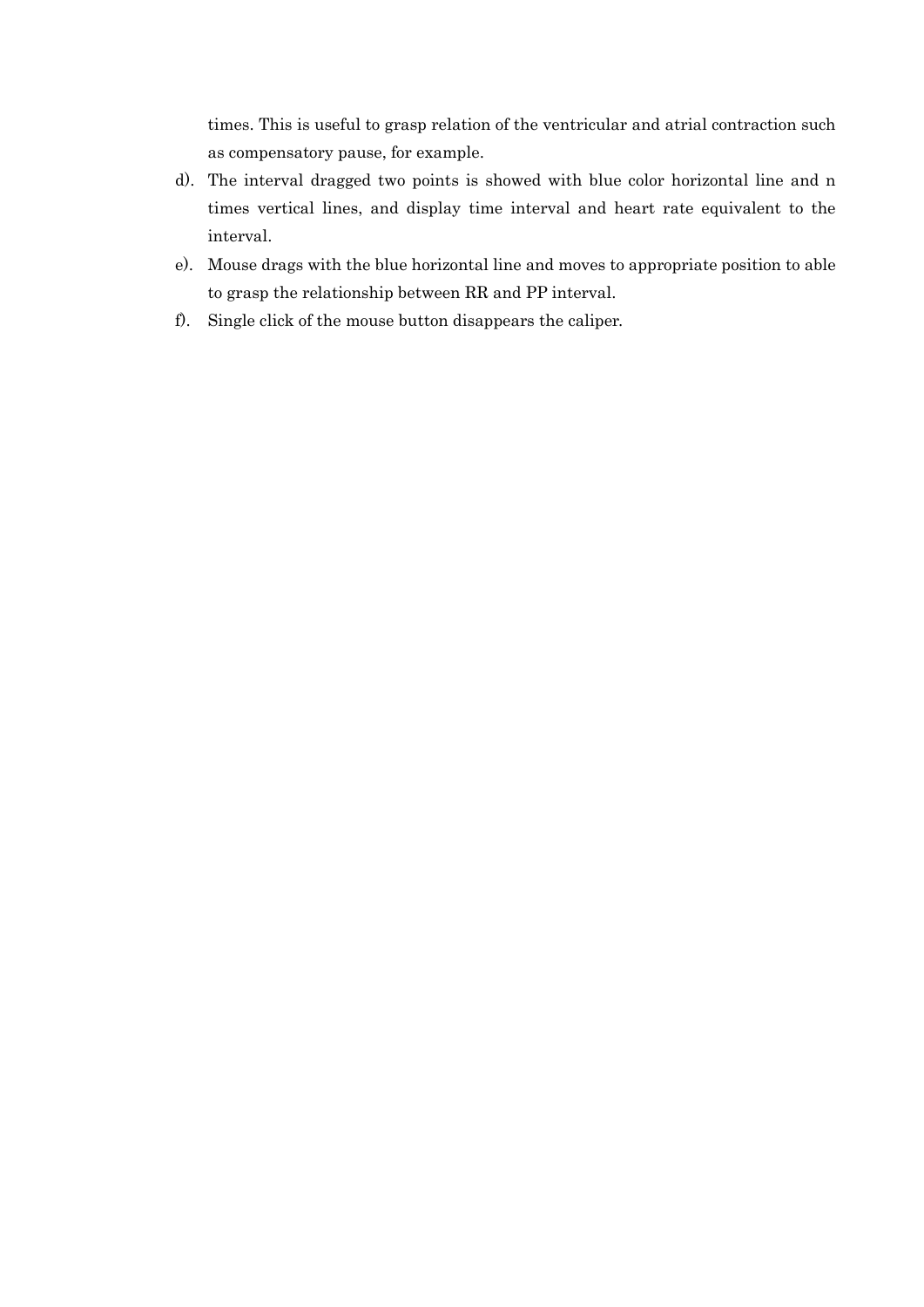#### (2). Measure

The measure is used to measure the waveform value such as R amplitude, ST value, etc. on the expanded ECG window.



Fig. 4 Measure

[Operation]

- a). Move the mouse to the appropriate position on expanded ECG window and push the button of the mouse.
- b). Move the mouse and then horizontal and vertical blue line and numeric value is displayed voltage and time values between base position and moving point.
- c). Single click of the mouse disappears the measure lines.

## 4. Change sensitivity

Click the mouse button in calibration waveform area to change the sensitivity the x0.5, x1 and x2, in sequence.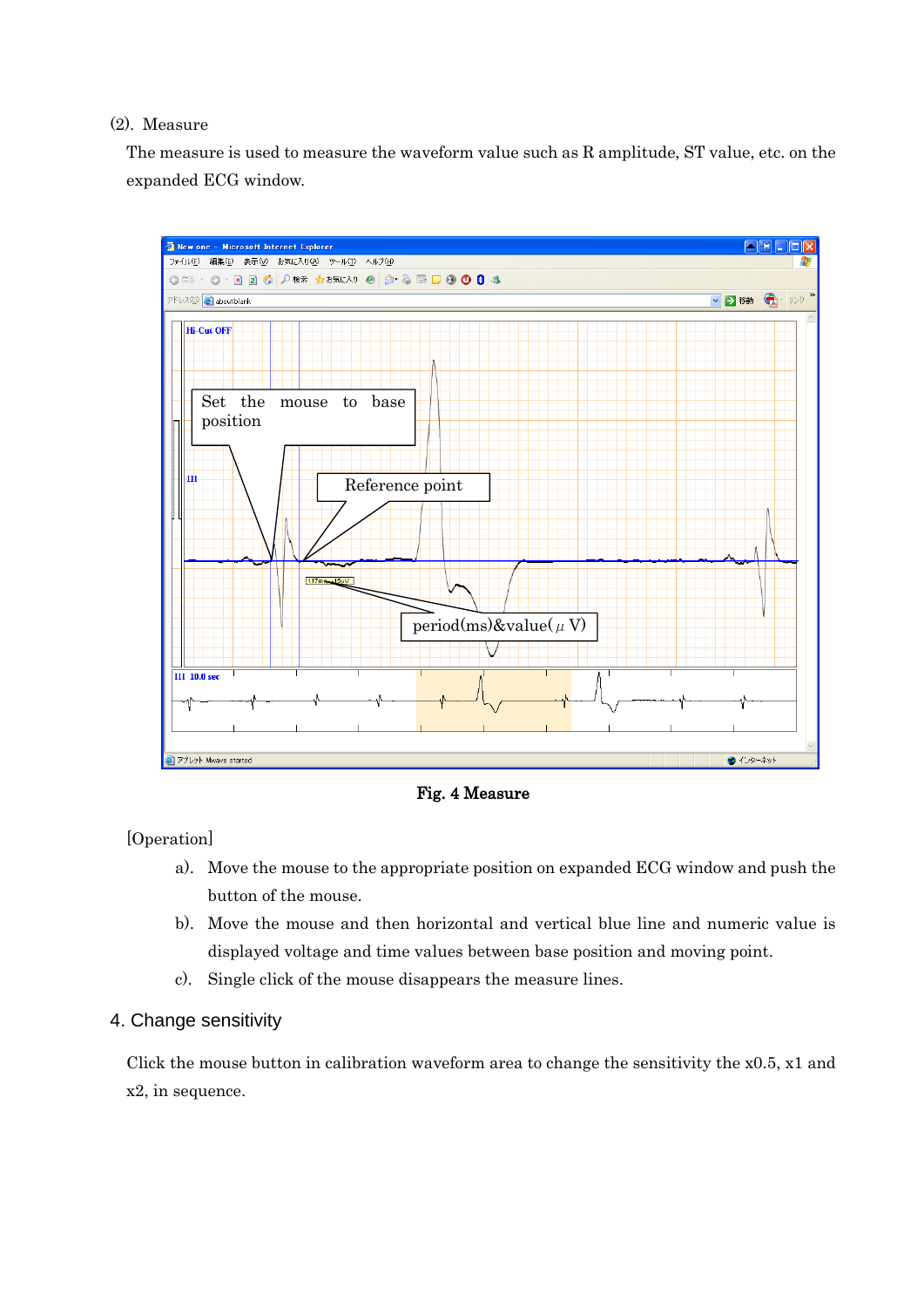

Fig. 5 Sensitivity (This is x2)